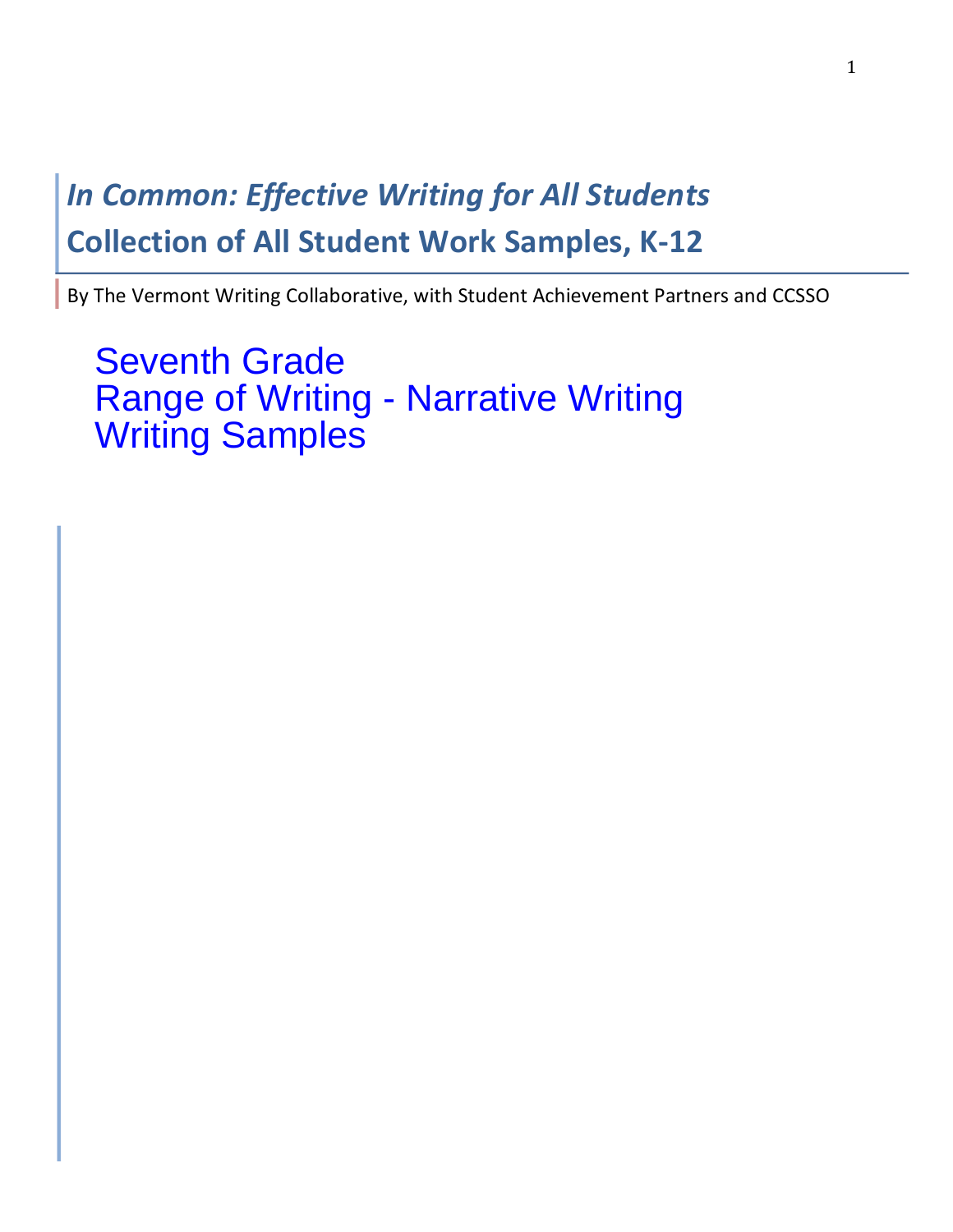**Narrative**

**Grade 7**

### **Range of Writing**

#### **The Boy**

The young boy stood with the most menacing look he could muster spread across his face. He just stood there watching the endless columns stretch as far as the eye could see down the long, dusty road. The soldiers would turn and look as they went by, and he made sure to look right back. He made sure to stare as far as he could into the dark pupils of their eyes, as if it would raise the house that was now nothing more than a heap of ashes. Only a few charred remains of the walls were left.

As his eyes went from soldiers to remains he saw a small soft lump poking up from the ashes. He knew exactly what it was and he turned away. That teddy bear had been his favorite friend. Not a toy, it was more than a toy to him. For a second he was back on a green lawn, with the shutters of a house tapping softly on the window pane. And there was his bear. They waited for the next pirate ship to come around the bend in the road, so they could board it and make the captain walk the plank. But then he heard a shout and knew he was back on the dusty road with no green lawn and no shutters tapping softly.

He leaped down from his perch on an old dresser, one of the few things that hadn't been pillaged or burned in the fire. He bent down, putting both hands on his knees as his eyes searched the ground intently. He picked up the most deadly rock he could find and hopped back up on his perch to resume his watchful glare. No soldier escaped the watchful eyes as he probed them. The giant snake of blue tails was tapering off, and the boy could now see the end of the tail. The boy once again hopped down from his perch. He could feel the sweat-covered rock in his palm. The last of the blue columns were passing.

The boy took a step forward and leaned back, then whipped his body forward and released the rock at the same moment. The boy heard a

**Engages and orients the reader by establishing context for narrative to follow. Main character is introduced,** the boy. The story will be told from his **point of view,** a limited third person

**Uses precise words and phrases, relevant descriptive details, and sensory details to capture the action and convey events:** The writer subtly establishes both the setting and focus - the conflict the boy is dealing with.

**Uses transitional clause to signal time shift** back in time (flashback). **Uses precise language**  to capture the memory the boy has of his life before the soldiers came

> **Uses precise words and phrases, relevant descriptive details, and sensory details to capture the action and convey events,** and to develop the

character of the boy

**Provides a conclusion that follows from and reflects on the narrated events:** The boy's "hateful eyes with tears rolling forth" are a comment on the events of the story—the boy is angry but helpless in the face of war.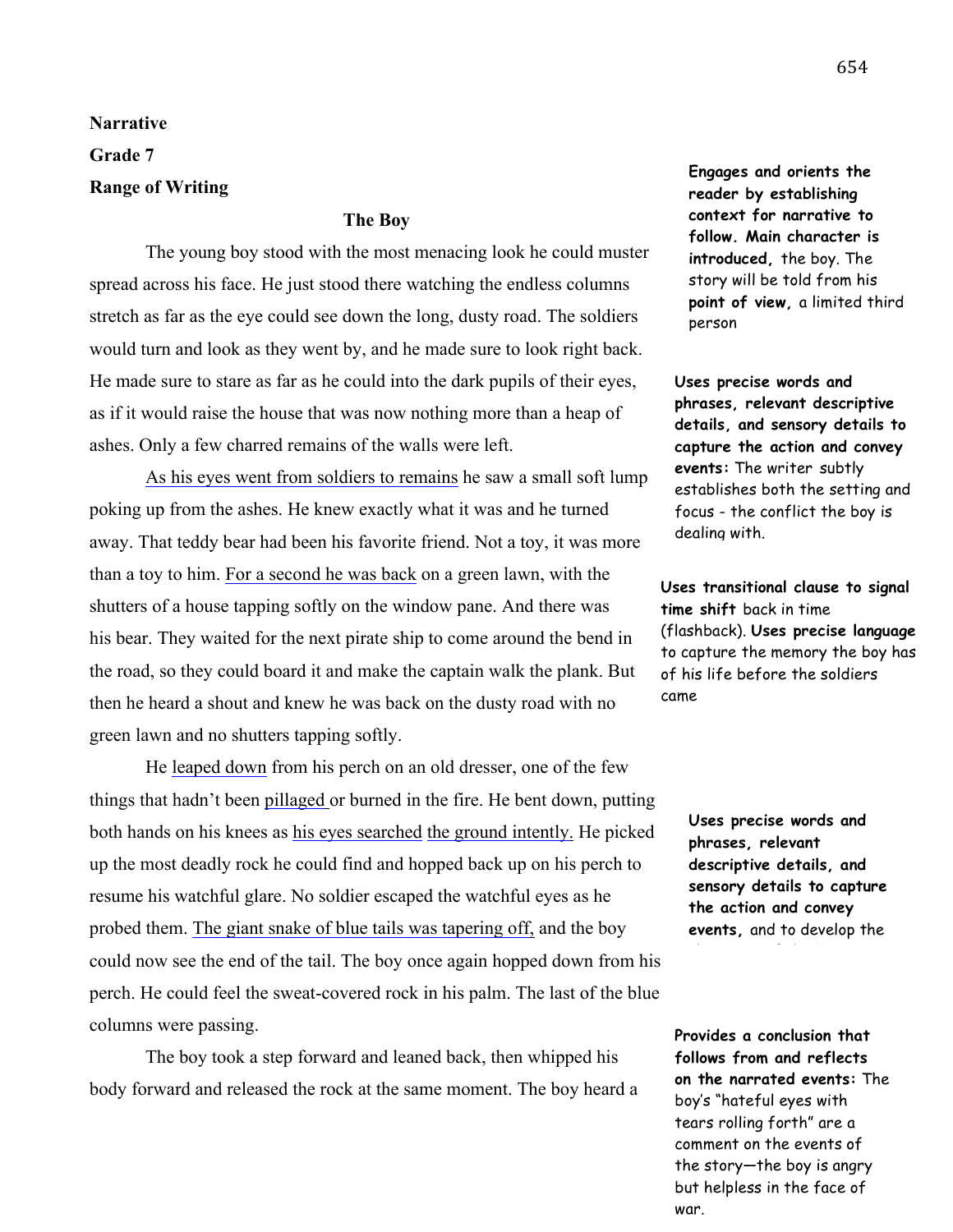thud as the rock came home and the rear most soldier clutched his side and looked back – but all he saw were those hateful eyes with tears rolling forth.

For this narrative from a seventh-grade social studies class, the student was asked to write a story on the Civil War that focused on the effect of the war on one character at one moment in time. The writer effectively introduces a main character—a child whose home has been burned by the Yankees ("*the giant snake of blue tails"*) and relates events from his perspective.

The writer has organized a well-structured event sequence that unfolds naturally (though not in linear time order). To do this, he develops a structure that shifts the narrative from the main character's present to a happier past, when the boy could play with his bear, and then back to the narrative present. He uses transitional clauses to signal this time shift. The writer uses precise words and phrases, sensory details, and some metaphoric language *("giant snake of blue tails")* to tell the story.

This narrative does not conclude in the traditional sense. The boy is left to throw a rock in helpless fury at the soldiers passing by. The lack of overt reflection is, in fact, an implied reflection on his helplessness in this war.